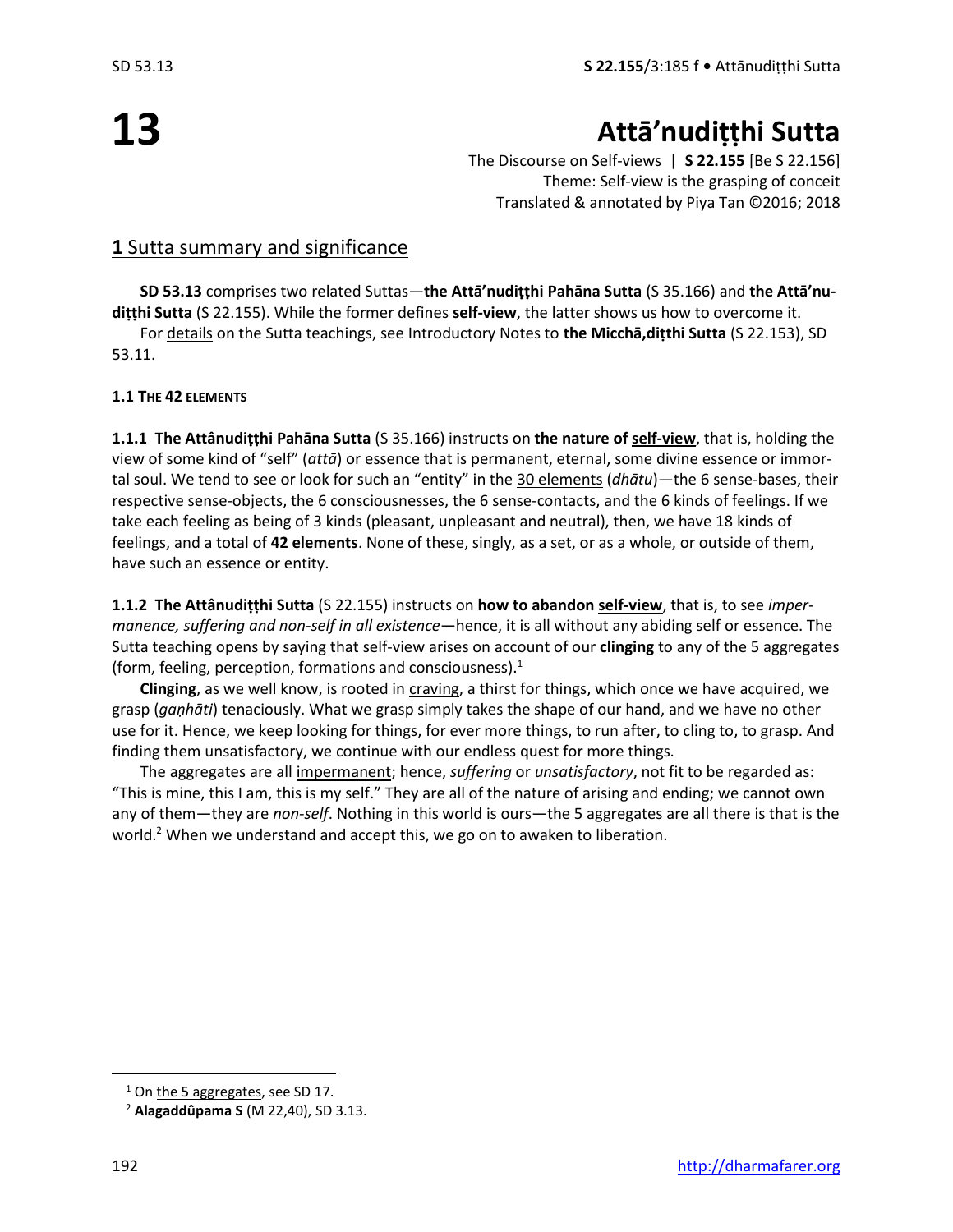### **2** Attânudiṭṭhi Pahāna Sutta (S 35.166)

## **SD 53.13(2) Attā'nudiṭṭhi Pahāna Sutta**

The Discourse on the Abandoning of Self-views | **S 35.166** [S:B 35.167] Trad.: **S 4.1.4.1.12** Saṁyutta 4, Saḷāyatana Vg 1, Saḷāyatana Saṁy 4, Catuttha Pṇsk 1, Nandikkhaya Vg 12 Theme: The 6 senses are non-self

**1** Then, a certain monk approached the Blessed One, saluted him and sat down at one side. Sitting at one side, the monk said to the Blessed One:

**2** "Bhante, how should one know, how should one see, so that **self-view<sup>3</sup>** is abandoned?"<sup>4</sup>

#### (1) THE EYE IS NON-SELF

| "Bhikshus,                    |                        |                         |
|-------------------------------|------------------------|-------------------------|
| when one knows, one sees that | the eye                |                         |
|                               | is non-self, $5$ then, | self-view is abandoned. |
| When one knows, one sees that | forms                  |                         |
|                               | are non-self, then,    | self-view is abandoned. |
| When one knows, one sees that | eye-consciousness      |                         |
|                               | is non-self, then,     | self-view is abandoned. |
| When one knows, one sees that | eye-contact            |                         |
|                               | is non-self, then,     | self-view is abandoned. |

Whatever that is felt arising with **the eye** as condition—pleasant or unpleasant or neither when one knows one sees it to be *non-self*, self-view is abandoned.

#### (2) THE EAR IS NON-SELF

| "Bhikshus,<br>4               |                     |                         |
|-------------------------------|---------------------|-------------------------|
| when one knows, one sees that | the ear             |                         |
|                               | is non-self, then,  | self-view is abandoned. |
| When one knows, one sees that | sounds              |                         |
|                               | are non-self, then, | self-view is abandoned. |
| When one knows, one sees that | ear-consciousness   |                         |
|                               | is non-self, then,  | self-view is abandoned. |
| When one knows, one sees that | ear-contact         |                         |
|                               | is non-self, then,  | self-view is abandoned  |

Whatever that is felt arising with **the ear** as condition—pleasant or unpleasant or neither when one knows, one sees it to be *non-self*, self-view is abandoned.

(3) THE NOSE IS NON-SELF

**5** "Bhikshus, when one knows, one sees that **the nose** 

is non-self, then, self-view is abandoned.

<sup>3</sup> Self-view or self-based view (*attânudiṭṭhi*) is essentially a belief in an enduring self or soul, that is, some kind of abiding essence that survives death just as it is. See SD 53.11 (1.2.1.3).

<sup>4</sup> *Kathaṁ nu kho bhante jānato kathaṁ passato attā'nudiṭṭhi pahīyatîti.*

<sup>&</sup>lt;sup>5</sup> S:B (2000:1220) mistranslates the key qualifier here (S 35.166) and in S 35.165 as "impermanent" throughout.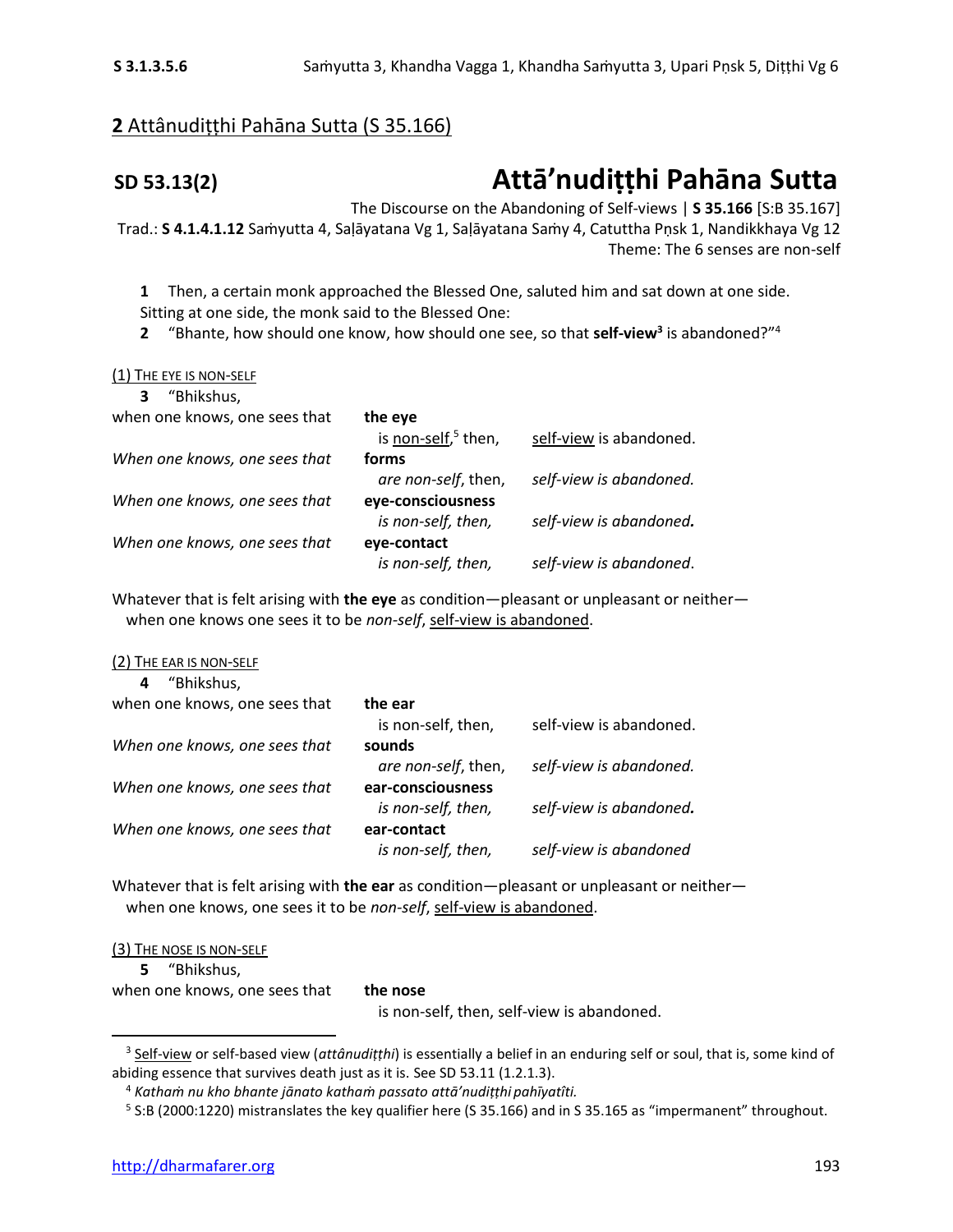| When one knows, one sees that | smells                                      |
|-------------------------------|---------------------------------------------|
|                               | are non-self, then, self-view is abandoned. |
| When one knows, one sees that | nose-consciousness                          |
|                               | is non-self, then, self-view is abandoned.  |
| When one knows, one sees that | nose-contact                                |
|                               | is non-self, then, self-view is abandoned.  |

Whatever that is felt arising with **the nose** as condition—pleasant or unpleasant or neither when one knows one sees it to be *non-self*, self-view is abandoned.

#### (4) THE TONGUE IS NON-SELF

| "Bhikshus,<br>6               |                                             |
|-------------------------------|---------------------------------------------|
| when one knows, one sees that | the tongue                                  |
|                               | is non-self, then, self-view is abandoned.  |
| When one knows, one sees that | tastes                                      |
|                               | are non-self, then, self-view is abandoned. |
| When one knows, one sees that | tongue-consciousness                        |
|                               | is non-self, then, self-view is abandoned.  |
| When one knows, one sees that | tongue-contact                              |
|                               | is non-self, then, self-view is abandoned.  |

Whatever that is felt arising with **the tongue** as condition—pleasant or unpleasant or neither when one knows one sees it to be non-self, self-view is abandoned.

(5) THE BODY IS NON-SELF

| "Bhikshus,                    |                                            |
|-------------------------------|--------------------------------------------|
| when one knows, one sees that | the body                                   |
|                               | is non-self, then, self-view is abandoned. |
| When one knows, one sees that | touch                                      |
|                               | is non-self, then, self-view is abandoned. |
| When one knows, one sees that | body-consciousness                         |
|                               | is non-self, then, self-view is abandoned. |
| When one knows, one sees that | body-contact                               |
|                               | is non-self, then, self-view is abandoned. |

Whatever that is felt arising with **the body** as condition—pleasant or unpleasant or neither when one knows one sees it to be *non-self*, self-view is abandoned.

| the mind                                    |
|---------------------------------------------|
| is non-self, then, self-view is abandoned.  |
| thoughts [mind-objects]                     |
| are non-self, then, self-view is abandoned. |
| mind-consciousness                          |
| is non-self, then, self-view is abandoned.  |
| mind-contact                                |
| is non-self, then, self-view is abandoned.  |
|                                             |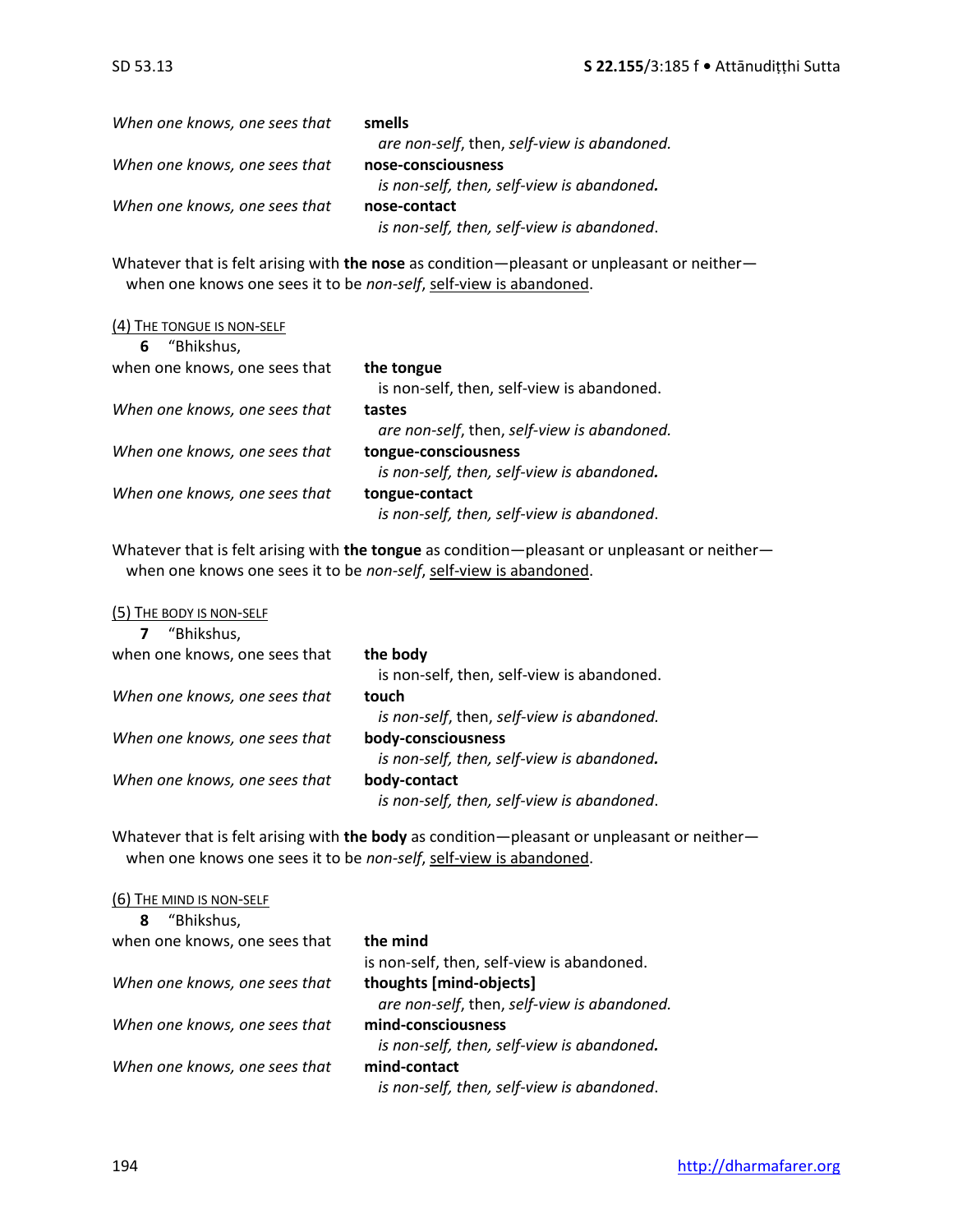Whatever that is felt arising with **the mind** as condition—pleasant or unpleasant or neither when one knows one sees it to be *non-self*, self-view is abandoned.

**9** When one knows and sees thus, self-view is abandoned.

— evaṁ —

### **Attânudiṭṭhi Sutta** The Discourse on Self-views S 22.155

**1** At Sāvatthī.

**2** "Bhikshus, when what exists, clinging to what, does **self-view**<sup>6</sup> arise?"<sup>7</sup>

**3** "Bhante, our teachings are rooted in the Blessed One, guided by the Blessed One, have the Blessed One as refuge.<sup>8</sup> It would be good indeed if the Blessed One were to explain its meaning. Having heard the Blessed One, the bhikshus would remember it."<sup>9</sup>

#### The 5-aggregate clinging pericope<sup>10</sup>

| 4 "Bhikshus,                                                               |                                 |
|----------------------------------------------------------------------------|---------------------------------|
| $(1)$ when there is form,                                                  |                                 |
| on account of clinging <sup>11</sup> to form, by adhering to <i>form</i> , | self-view arises. <sup>12</sup> |
| (2) When there is feeling,                                                 |                                 |
| on account of clinging to feeling, by adhering to feeling,                 | self-view arises.               |
| (3) When there is <b>perception</b> , bhikshus,                            |                                 |
| on account of clinging to perception, by adhering to perception,           | self-view arises                |

<sup>6</sup> Self-view or self-based view (*attânudiṭṭhi*) is essentially a belief in an enduring self or soul, that is, some kind of abiding essence that survives death just as it is. See SD 53.11 (1.2.1.3).

<sup>7</sup> *Kismiṁ nu kho bhikkhave sati kiṁ upādāya abhinivissa attā'nudiṭṭhi uppajjatîti.*

<sup>8</sup> "Has the Blessed One as refuge," *bhagavaṁ … dhammā paṭisaraṇā.* This means that 2 things: (1) that the Buddha discovers, proclaims and protects the Dharma, and (2) that the Buddha himself takes the Dharma as his refuge. Hence, even with the Buddha's passing, the Dharma still exists (as it always does) but is still available to us when we follow the Buddha's teaching as preserved in the suttas.

<sup>9</sup> *Bhagavam,mūlakā no bhante dhammā, bhagavaṁ nettikā, bhagavaṁ paisaraṇā. Sādhu vata bhante bhagavata-ñ'eva paibhātu etassa bhāsitassa attho. Bhagavato sutvā bhkikkhū dhāressantîti*. This is stock: **Mahā Dhamma, samādāna S** (M 46,2/1:309 f), SD 59.11; **Vīmaṁsaka S** (M 47,3/1:317), SD 35.6; **Naakapāna S** (M 68,8/1:465), SD 37.4; **Mahā Suññata S** (M 122,19/3:115), SD 11.4; **Bālena Paṇḍita S** (S 2:24), SD 21.1, **Parivīmaṁsanā S** (S 12.51/- 2:81), SD 11.5, **Candûpama S** (S 16.3/2:199), SD 38.2; **Sammā,sambuddha S** (S 22.58/3:66), SD 49.10; **Sall'atthena S** (S 36.6/4:208), SD 5.5, **Ānanda S 2** (S 36.16/4:221); **(Tika) Añña Titthiyā S** (A 3.68/1:199), SD 16.4; **Loka,dhamma S**  (A 8.6/4:158), SD 48.3; **Kiṁ Mūlaka S** (A 8.83/4:338), SD 32.10; **Sambodhi Pakkhika Dhamma S** (A 9.1/4:351), SD 82.1; **Bhagavā Mūlaka S** (A 10.58/5:106), SD 57.20; **(Ekādasaka) Samādhi S 2** (A 11.20/5:355). See S:B 404 n227.

<sup>&</sup>lt;sup>10</sup> On the 5 aggregates, see SD 17.

 $11$  On the significance of clinging, see (1.1.2).

<sup>12</sup> *Rūpe kho bhikkhave sati rūpaṁ upādāya rūpaṁ abhinivissa attā'nudiṭṭhi uppajjati.*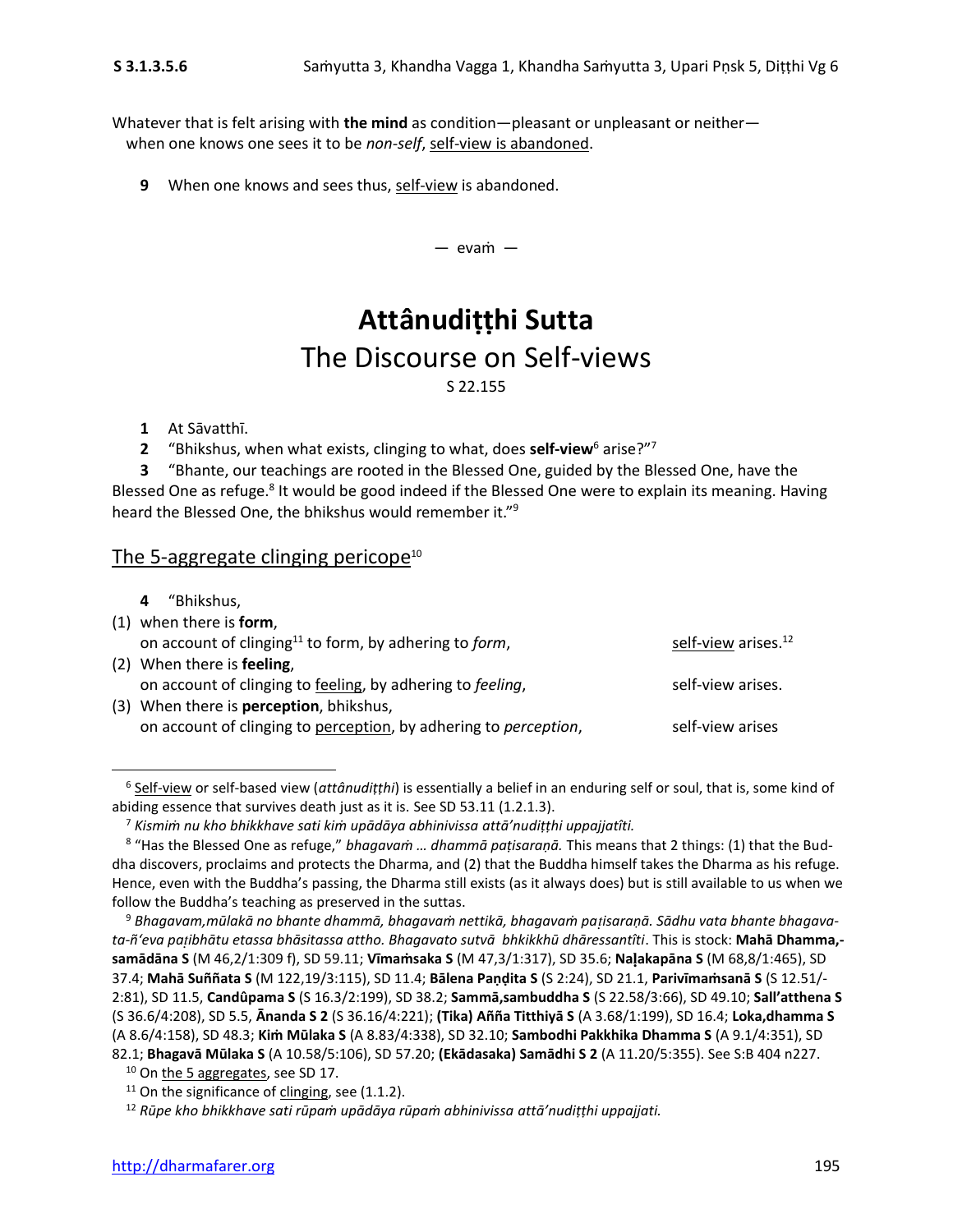#### (4) When there is **formations**,

- on account of clinging to *formations*, by adhering to *formations*, self-view arises.
- (5) When there is **consciousness**, on account of clinging to consciousness, by adhering to *consciousness*, self-view arises.

#### The aggregate-characteristic pericope $13$

**5** What do you think, bhikshus:

#### (1) **Is form permanent or impermanent?**"

"Impermanent, bhante."

"Is what is impermanent unsatisfactory [suffering] or satisfactory [pleasurable]?"<sup>14</sup>

"Unsatisfactory, bhante."

"But without clinging to what is impermanent, unsatisfactory, subject to change, would self-identity view arise in it?"<sup>15</sup>

"No, bhante." [Mv 1.6.42]

#### (2) "**Is feeling permanent or impermanent?**"

"*Impermanent, bhante*."

"*Is what is impermanent unsatisfactory [suffering] or satisfactory [pleasurable]?*"

"*Unsatisfactory, bhante*."

"*But without clinging to what is impermanent, unsatisfactory, subject to change, would self-identity view arise in it?*"

"*No, bhante*."

#### (3) "**Is perception permanent or impermanent?**"

"*Impermanent, bhante*."

"*Is what is impermanent unsatisfactory [suffering] or satisfactory [pleasurable]?*"

"*Unsatisfactory, bhante*."

"*But without clinging to what is impermanent, unsatisfactory, subject to change, would self-identity view arise in it?*"

"*No, bhante*."

#### (4) "**Are formations permanent or impermanent?**"

"*Impermanent, bhante*."

"*Is what is impermanent unsatisfactory [suffering] or satisfactory [pleasurable]?*" "*Unsatisfactory, bhante*."

<sup>13</sup>A shorter version of this and foll sections are given as **Arahatā S 1** (S 22.76/3:82 f @ SD 26.7) = **Arahatā S 2** (S 22.77/3:84, without verse).

<sup>14</sup> *Dukkhaṁ vā sukhaṁ vā.* Here, the alternative tr, "painful," reminds us that whatever brings us pain or discomfort (bodily or mentally) is not liked by us. When the pain is gone, we feel some pleasure. However, even the pleasurable is impermanent, and when it is gone, we feel pain. Hence, both the painful and the pleasant are "suffering" (*dukkha*). It is useful to understand this difference between pain and suffering. Simply put, pain is natural (we have a physical but conscious body, so we feel pain, whether tolerable or intolerable, which is a sign of irritability or sensitivity of our experiences); suffering is optional (we can train our minds not to be attached to what is pleasant or to reject what is unpleasant, and to regard even the neutral as being impermanent, changing, becoming otherwise.)

<sup>15</sup> *Yaṁ panâniccaṁ dukkhaṁ viparināma,dhammaṁ, api nu taṁ anupādāya sakkāya,diṭṭhi uppajjeyyāti.*